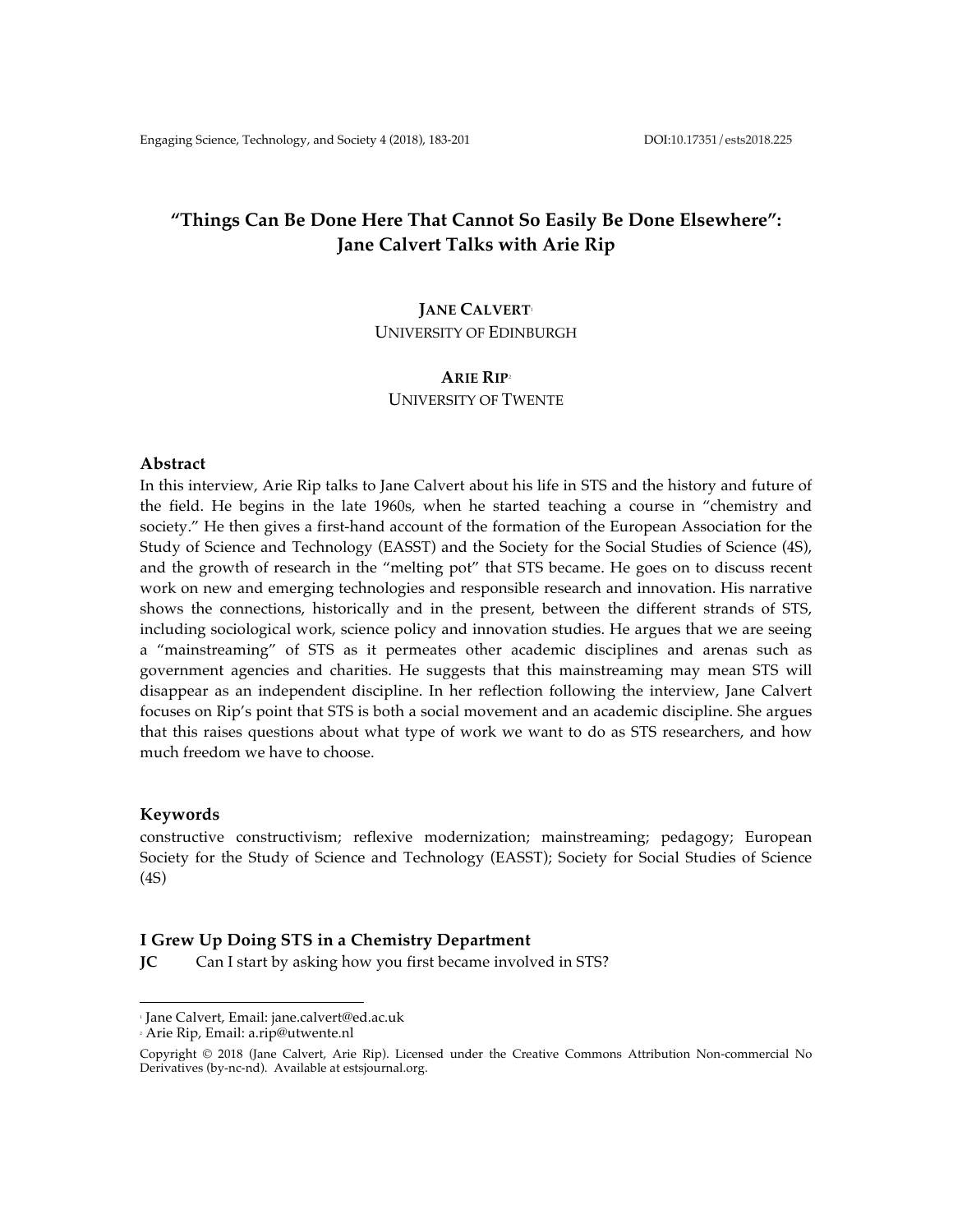- **AR** At the time, in 1969, what we now call STS was at an early stage. There wasn't really a field in the strong sense, although there were journals––*Research Policy*, since 1967, and *Social Studies of Science*, which at that time was called *Science Studies*––and there were groups in Sussex, in Edinburgh, there was Liberal Studies in Science in Manchester. I got into STS laterally; I was drawn into it rather than making a choice. I had studied chemistry in Leiden, was interested in chemistry, but also knew that I wouldn't be just a chemist. I wanted a bit more. Since I didn't know sociology existed, I thought maybe I should do a first degree in philosophy. That was a conscious choice, but I didn't like the degree very much. Although I liked some elements of philosophy, it was very dry for me. But I had a mind which was able to do philosophical thinking, conceptual analysis and so on, in contrast to some other people in chemistry who were much better at actually doing things, using their hands. I got a first degree in philosophy, decided to continue, but I didn't really know what to do with my life. Then it so happened that the student movement, which linked up with the young academics movement at the time–1968-1969––came to a head in the Netherlands in 1969. The students in the chemistry department wanted a special course in chemistry and ethics. Their idea was that there was more to chemistry than just the science. For them ethics included politics and practical work, for example related to the war in Vietnam. But there was nobody within the philosophy department who was acceptable to the students and was willing to do it, so the chemistry department looked to their own staff. I had done my master's degree in chemistry by then and I was in the department of physical chemistry, and still thinking about what I should do. The chemistry department asked me to be responsible because of my philosophy degree. I said "yes" even if I didn't know what it would be, but it sounded like an opportunity. It was called "chemistry and ethics" originally, but I wanted it to be called "chemistry and society." That was agreed, and I never looked back. **JC** Why did you want to call it "chemistry and society"?
- 
- **AR** I didn't like ethics, I thought it was too individualistic and too simplistic and too closely linked to religion.
- **JC** So the initiative came from the students?
- **AR** Yes, and the students got the department of chemistry to agree (at the time, the department was afraid of student protests, and willing to make concessions). It was really like a Gideon's Band that first year, and the second year as well. Instead of having regular courses, which I couldn't give anyway, we had projects of various kinds, and I was supporting the students and thinking with them. I always said at the time that my interest is not in the revolution––which was common terminology at the time because Marxism was the fashion––but an intellectual interest in: "what's happening here? What's happening in science in society?" And I continue to take that position. I might be a little bit of an activist sometimes, but only a little bit. I'm still very strongly intellectually motivated, so I tend to be reflexive. So I got into the field laterally. The second step was my starting to read widely and creating background readings for the students based on my own selections (Thomas Kuhn, of course, but also J.D. Bernal, and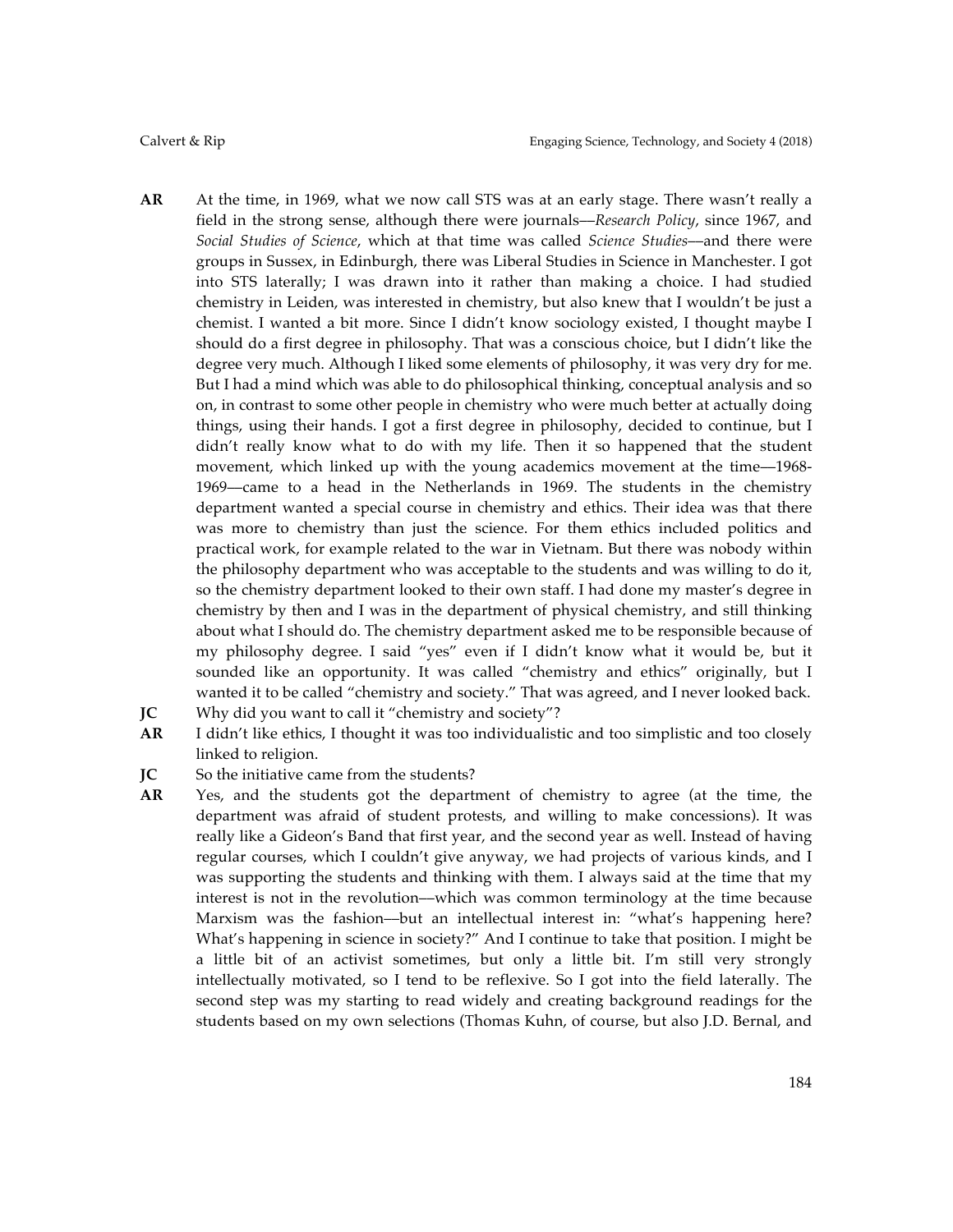then Jerry Ravetz). There was work in the UK and the US at the time, and that's where the journals were. I got a more systematic introduction because of what happened at the Free University in Amsterdam, where a physics professor Egbert Boeker pushed for a department for social aspects of science. As part of that enterprise, he went to the Science Policy Research Unit (SPRU), which then still had their history, philosophy and social studies of science (HPSS) group with Roy MacLeod. When Boeker came back he set up an introductory course at the Free University, given by people from SPRU and HPSS, so Roy MacLeod was there, Chris Freeman, Keith Pavitt––those three I definitely remember. I followed the course but also talked with Boeker about how to set up these things in universities more generally, not just in the Free University. We actually published a little piece in the Dutch professional magazine for universities, which came out in July 1973. By that time, I had taken the initiative for national-level meetings of people (young staff, advanced students) active in "science and society" teaching and activities. And in the Leiden chemistry department, we were working to create a full program, with projects and courses as part of the compulsory curriculum in the first two years. In parallel to that I started to do some dedicated research, and to familiarize myself with the literature. Both Boeker and I got into contact with individuals from the UK, in particular around the SISCON projects that were financed by the Leverhulme Foundation. "Science In a Social CONtext" developed training modules about science in society in a number of universities. Often, graduates were hired to do the work who had a background in natural science or engineering and were moving into social science, particularly science, technology and society. SISCON and the UK/Netherlands link, which was starting to solidify, allowed me to get to know people in the UK, people like Brian Wynne and John Law and Steve Woolgar––the first generation, you could say. And like in the Netherlands, there were older people who were in the universities already and overseeing the SISCON projects. So you had Ernest Braun in Aston and people like Mike Gibbons in Manchester, and David Edge, of course, in Edinburgh. We started to have Anglo-Dutch conferences on science in society—one in 1978, the other one in 1982. So you can see part of my trajectory, which was at the time very much defined in terms of the science, technology and society movement. I have to add that the movement was complemented by academic work which was very visible in the UK and became more and more visible in the Netherlands, partly because of my own interests. In the 1970s I had already started to do research which was relevant to STS questions and I also started to publish and became involved, originally through Sussex, and particularly Roy MacLeod, in European-wide activities, which were then labeled PAREX, which started as a Paris/Sussex link, but became much broader. The Germans in particular came in, and the Dutch of course, particularly me. The PAREX activities were originally funded by the UK Social Science Research Council and the *Maison des Sciences de l'Homme* in Paris. In a

<sup>3</sup> Selected papers were published as proceedings by VU Bookshop, Amsterdam.

<sup>4</sup> For the two streams of STS (movement and studies) see Arie Rip, "STS in Europe," *Science, Technology and Society* 4(1) (1999) 73-80.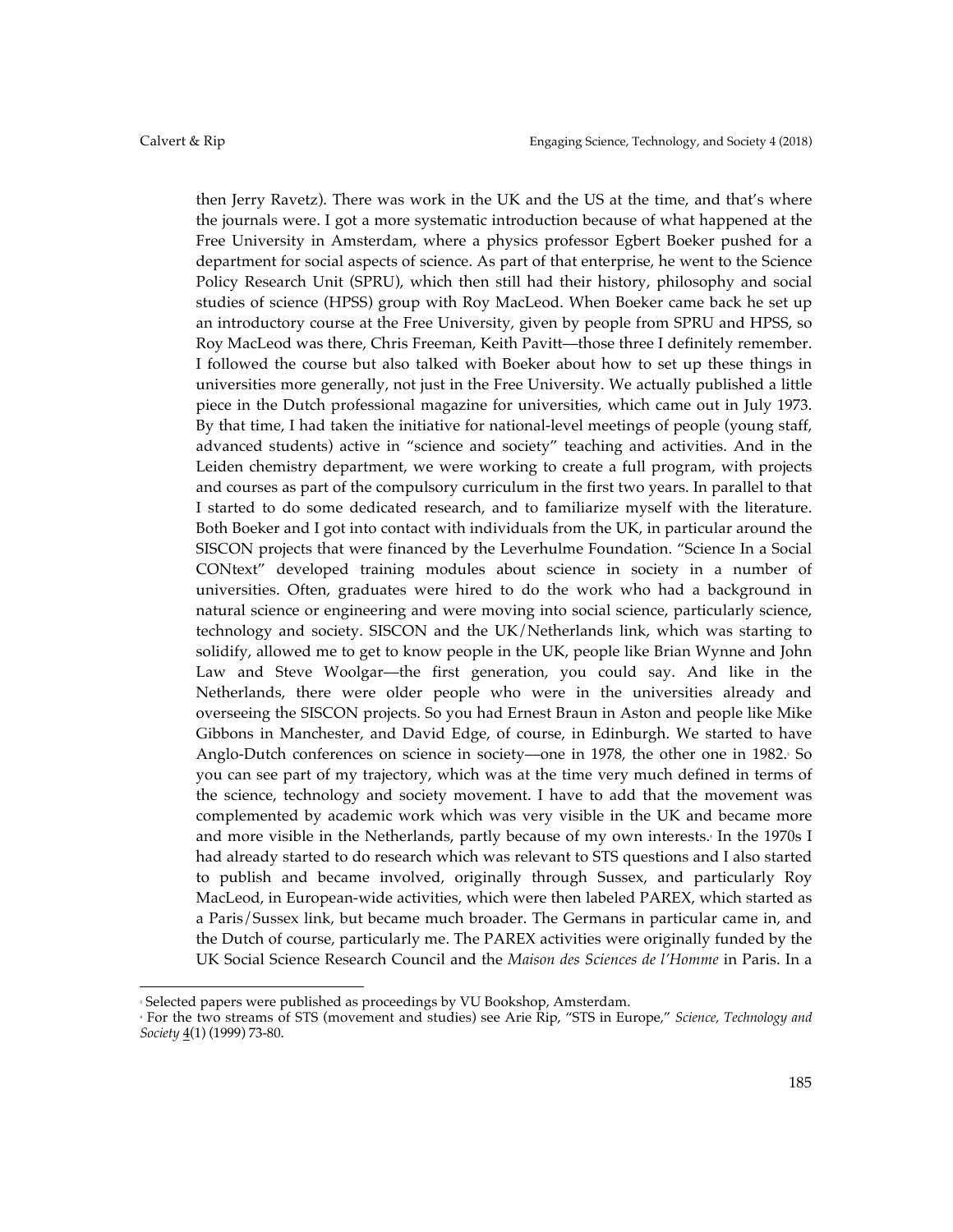few steps, PAREX turned into the membership organization EASST (European Association for the Study of Science and Technology); I was instrumental in that transformation. Actually I've written up most of that story in a paper in the EASST Newsletter some time ago. By then, the late 1970s, my move into STS as an academic field was complete. There were a number of other things that happened in the Netherlands which are relevant for my career and to some extent relevant for the field, in particular how in a number of steps a priority for science dynamics was created, including a dedicated Chair eventually located in the University of Amsterdam.<sup>5</sup> The whole operation was a stimulus for academic work in STS in the Netherlands. In the 1980s and early 1990s the Netherlands was really the strongest country *per capita* for STS. I'll say one thing more which is actually anticipating the question of how the field developed. I grew up doing STS in a chemistry department and being recognized by all the people there as a chemist, and that has continued in my life, so later on I could be seen as "safe" because I was a chemist originally––I still "smelled" like a chemist. But on the other hand, scientists and policy makers could not always locate me, partly because STS was new and seen as probably critical. They trusted me but still they had doubts. I remember that I published my second year lecture course as a book, which was something of a success, and one of the chemistry professors who was quite sympathetic to the move towards society, read the book and said: "Isn't it a bit relativistic? You never talk about truth." Then I realized that I had used the word truth only once in the whole book and then between quotes––so I was already doing STS in the pragmatic constructivist mode! By chance I was present at the founding meeting of the 4S (Society for Social Studies of Science) because of a colleague of mine at Cornell University had proposed that I come over and participate in a project of his on science advisory councils. That was in November 1976, at the time and place where 4S was established. So I went to the meetings. I knew Peter Weingart already from PAREX. I first saw Bruno Latour there. That was actually his first public appearance in STS––I still have his paper with core points later published in his *Laboratory Life*, and I could tell you stories…By the end of the 1970s I was into the USA situation as well. I had contacts already because of the science in society movement, but I also had contacts through the academic part of STS. So it was a matter of just being part of the field, not just following it but also helping to develop it because I had my interests and my priorities.

# **The Phrase "Social Responsibility" Was in the Air**

 

**JC** Two things that strike me are "why" questions. Firstly, why was Boeker able to create a department of social aspects of science?

<sup>5</sup> Compare R.P. Hagendijk, "Science dynamics" in the Netherlands. *Science and Public Policy* (Dec 1982), 292- 296.

<sup>6</sup> Arie Rip, *Wetenschap als Mensenwerk. Over de rol van de natuurwetenschap in de samenleving* (Baarn: Ambo, 1978; second edition 1980).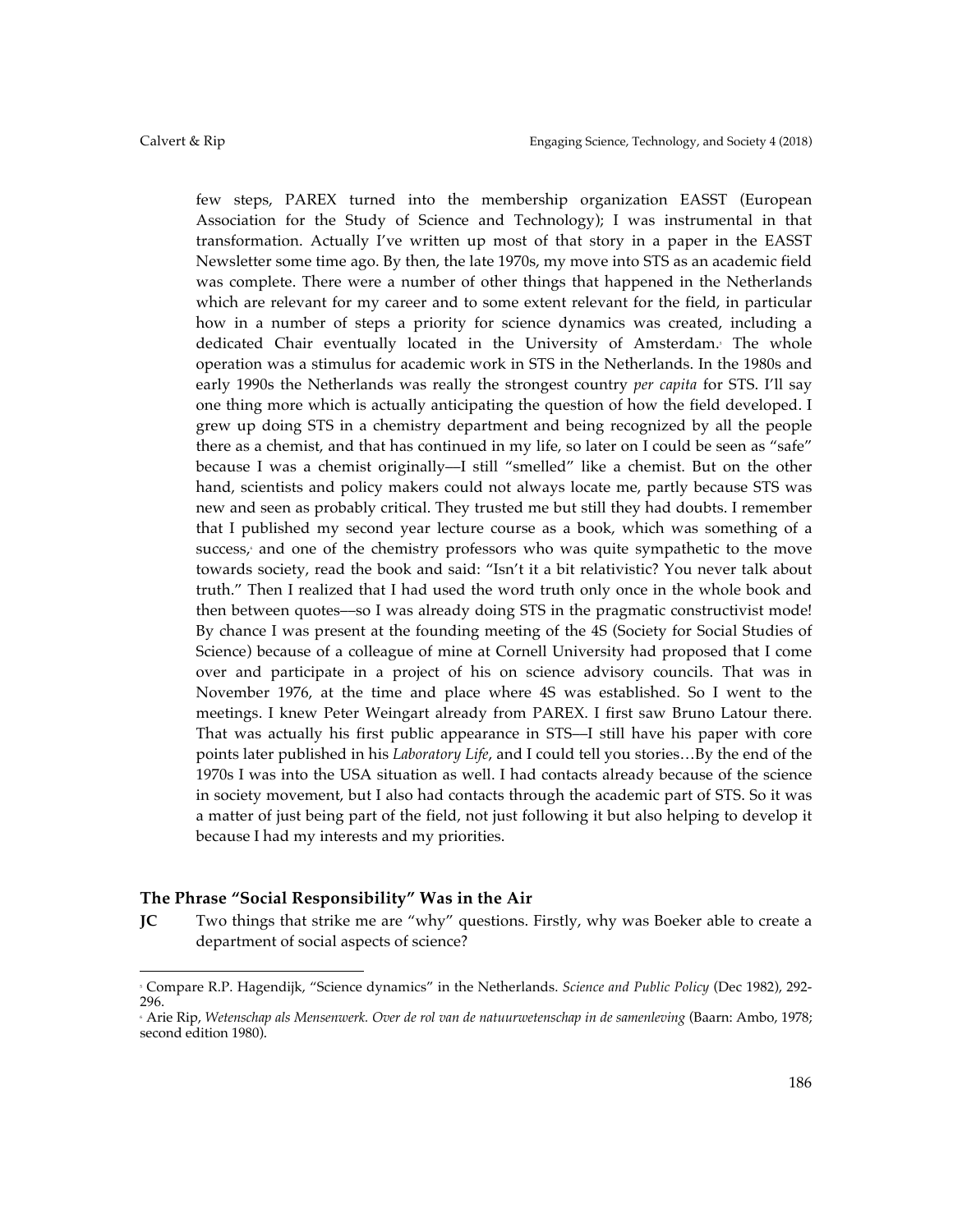**AR** At the Free University? Because it was a denominational university, a university for strict reformed Christians, so they always had things like obligatory courses in the philosophy of Reformed Protestantism. The Free University wanted that kind of thing and the effect of the student movement was that they wanted to have something concrete and relevant to society. Then, because this whole notion of the social aspects of science had become visible, that was taken as an occasion to create a Chair within the faculty of science. So it was partly the spirit of the times and partly the particular initiative of this guy Egbert Boeker. He and I published a paper in *Social Studies of Science* in '75 on scientists and social responsibility in the Netherlands, which was an intellectual attempt to see what the history and the pre-history was of what we were doing then.7 The phrase "social responsibility" was in the air because the Dutch law on higher education from 1960 had in its opening articles a sentence that enjoined the university to pay attention to societal responsibility. That was not taken up until 1970 when the student movement started to refer to it as a justification for paying explicit attention––having science in society courses, for example. So that notion of social responsibility became important in that transition phase between 1969 and 1975 when almost all the universities created something like a "science in society" group, and sometimes a number of them in the various science departments. In terms of the history of STS in the Netherlands, and partly the history of the field, it created quite a lot of positions and people who were filling those positions who were in the science, technology and society movement because they were teaching, they were engaging with society, they were linked to the science shops and so on, but they were also starting to do academic work. There were some people who tried to articulate what social responsibility could be, and should be, and I was one. I was intrigued by the fact that that phrase appeared in the law, and how it came to be there and also what people were thinking of, or referring to, when they were talking about social responsibility, because people use the same term for different things. I actually wrote my PhD thesis on the societal responsibility of chemists. I didn't continue with that topic after I defended my PhD (because science dynamics was taking up most of my attention), although I had done some innovative work there by showing that social responsibility is actually part of a responsibility language which allows people to *talk* about roles and responsibilities; it's not something in itself. I'm saying that because first in nanotechnology with the whole notion of responsible development, and now with responsible research and innovation (RRI), I'm back where I came from, but with the advantage of all the intervening years of experience. And I'm now pushing for that idea that I put forward in my thesis but never published. I've used part of it in an article which is published in *Life Sciences, Society and Policy,* "The Past and Future of RRI."<sup>,</sup> There you see a discussion of the actual use of the term "responsibility" as a responsibility language, plus the notion of a "division of moral labor."

<sup>7</sup> Arie Rip and Egbert Boeker, "Scientists and Social Responsibility in the Netherlands." *Social Studies of Science 5* (1975) 457-484.

<sup>8</sup> Arie Rip (2014) Past and Future of RRI. *Life Sciences, Society and Policy*, 10 (17).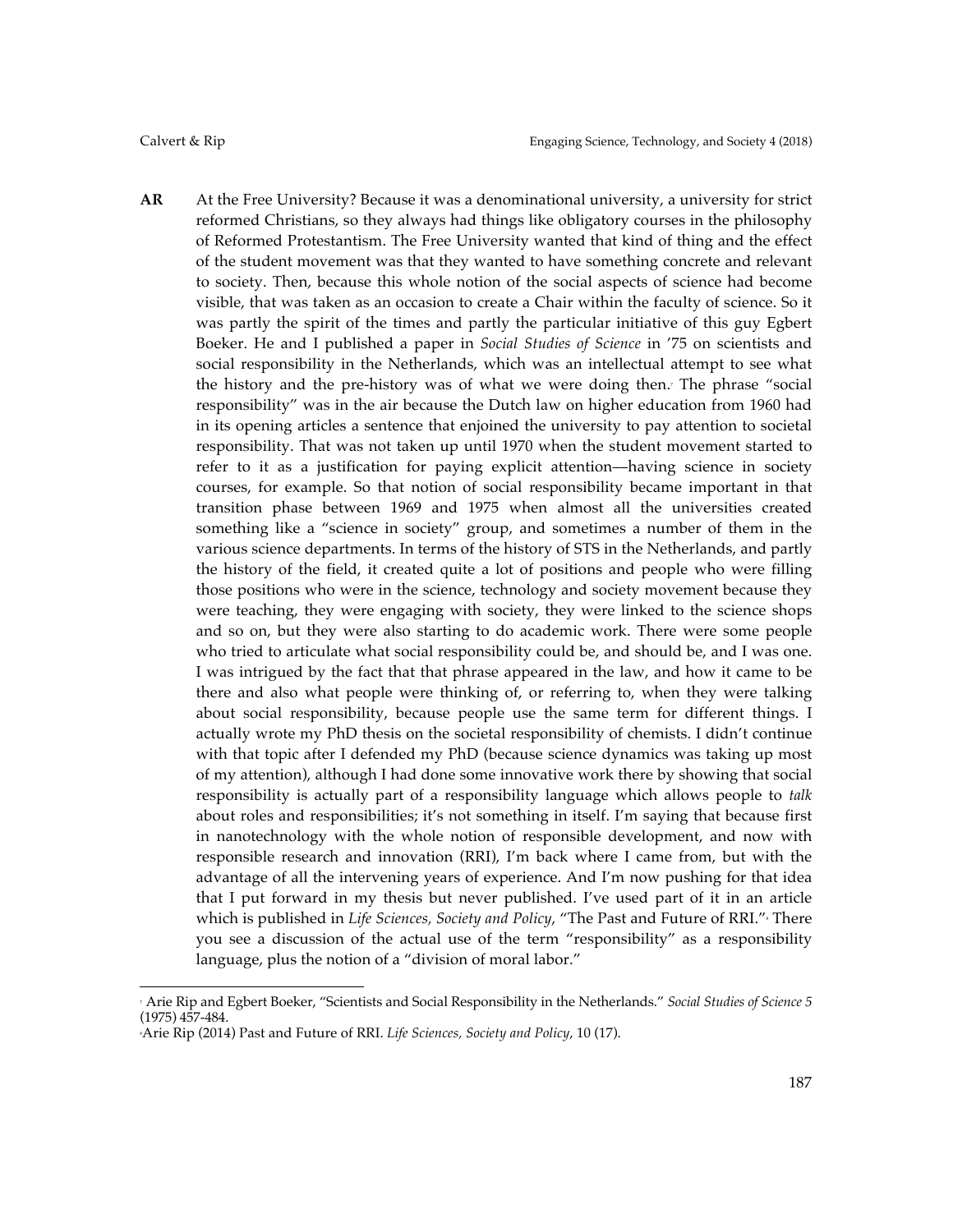#### **JC** So how do you understand the origins of the field of STS?

**AR** At the time I was just encountering STS, but already seeing this distinction between the movement side and the academic side. Then there are two responses to your question; one is immediate in terms of "what do we see happening in STS?" But it is also a response (which would also apply to the history of science and philosophy of science) to the rise in importance of science and then of technology in society. There are precursors in sociology and in intellectual debate in the 1920s and 1930s. By the 1960s, social studies of science was visible. If you look at the history of the field in an academic sense from the 1970s to the 1990s you see a movement from the earlier macro-level studies, often in the Mertonian social system of science tradition, to the Kuhnian focus on paradigms at the meta-level and the study of specialties in the 1970s, to lab studies and ethnography since 1979, down into the micro, and then a return up again to the macro. $\ell$  It is not the whole story of the field, because the STS movement created (and creates) all sorts of horizontal links. Generally, in the 1960s and 1970s there was a "melting pot" effect, where development studies, peace studies, and gender studies or women's studies were all part of the mix. This tells a core STS story. It encompasses the notion of pragmatic constructivism that I tend to push as characteristic for core STS, and it also links up with mainstreaming – that lots of the work that once used to be typically STS is now actively pursued in many other disciplines. So this is one story of the field. The other story continues the response to the importance of science and technology in society, and links with broader societal developments, and how STS became important because of them, sometimes in terms of oppositional movements. Now I tend to think in terms of the notion of reflexive modernization, as Ulrich Beck has developed it over time. I'm not too keen on his terminology of second modernity and his claim that there is a historical secular break in the 1970s and 1980s from first modernity to second modernity. But I do think there is a movement towards reflexive modernization, with a cusp in the late 1970s and early 1980s. The fact that STS became important as an academic field, and kept some of its movement character, now appears in how it is becoming integrated into the governance of science, including technology assessment. So now it is actually part of how reflexive modernization gets settled.

## **Coups and Countercoups**

- **JC** Where does the Edinburgh Science Studies Unit and the Strong Program fit in to the origins and trajectory of STS?
- **AR** It was, I suppose, the combination of David Edge and Barry Barnes. Barry Barnes was the Young Turk fighting against the so-called Mertonian approach. Merton's reputation, rather than his actual activities in STS, was seen as a constraint. And then David Edge,

<sup>9</sup> Arie Rip (2005) Haven't we got all the theory we need? Paper prepared for the workshop "Middle Range Theories in Science and Technology Studies." Amsterdam, 27-29 April 2005.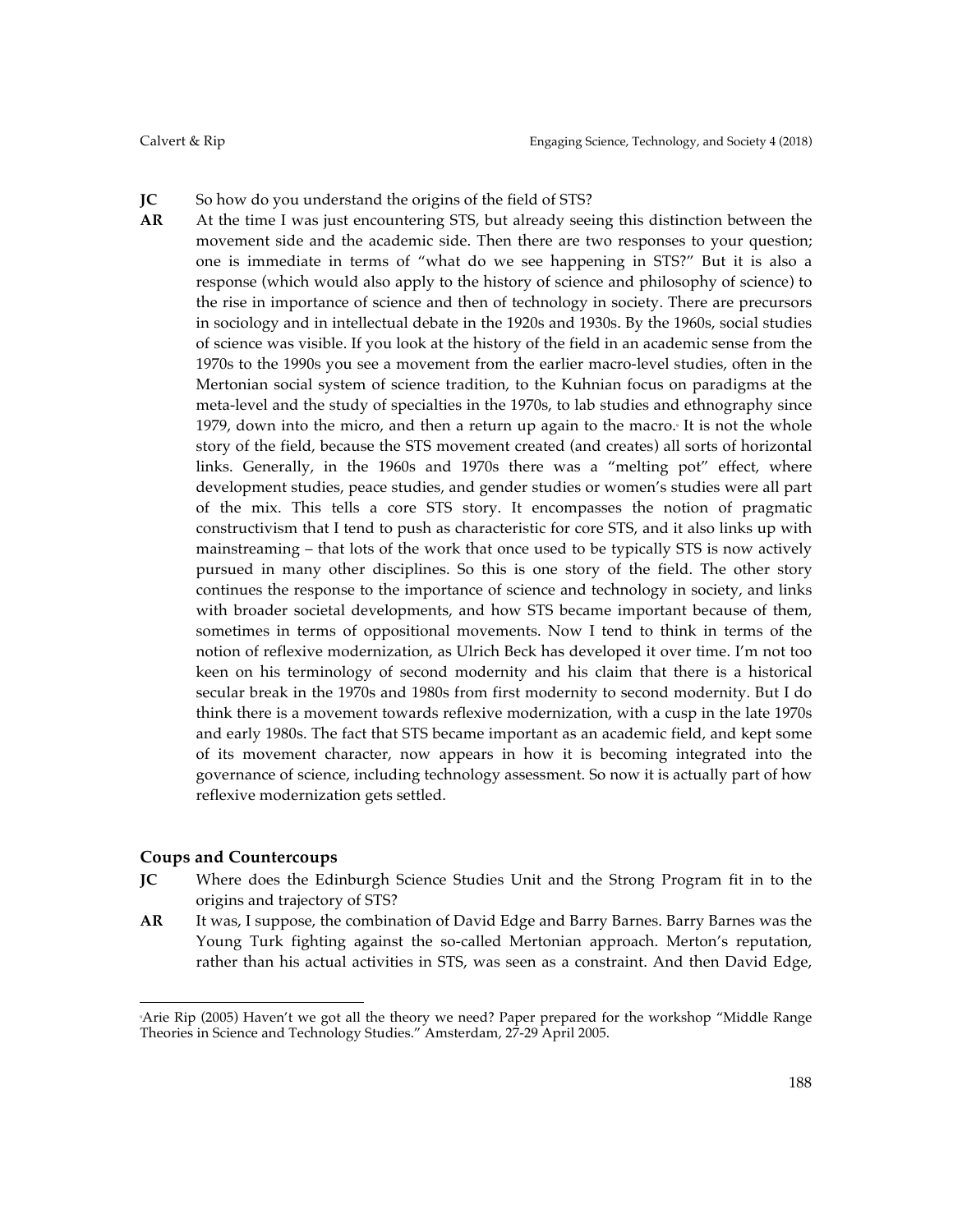who came from astronomy and the BBC, so more the public understanding and public communication side, but interested in the STS movement, but also in the academic side. And then fairly soon other people started to join them, in particular David Bloor, who became famous with the Strong Program. That was, at the time, a part of the overall movement to the meso-level, to paradigms and specialties; there was still very little work on the micro level, the lab-study stuff. There were interviews with people, of course, so there was some micro work, but the main interest was in the specialties and how these were shaped, including the whole internalism/externalism debate, which was quite strong at the time, and was conducted in terms of specialties, not in terms of laboratories. That was how I was formed in STS, although I was very happy with the turn to the micro. When *Laboratory Life* was published, I wrote Bruno Latour a fan letter. I am also a bit of an anthropologist but then a sort of multi-level anthropologist and sometimes a bit impatient with the micro level anthropologists. I am an anthropologist by nature really, not just by academic persuasion. I was also an anthropologist in my own laboratory. I had been noticing things in the chemistry lab which were very similar to things that Bruno wrote about. Anyway, you asked, where is Edinburgh in this scheme?

**JC** Yes.

**AR** I'd been talking with David Edge a lot through the SISCON meetings, also because David was mobilizing people to contribute to *Social Studies of Science*. And I became collaborating editor at one time and also something of a confidant to David, not the only one, but I was one. Partly because of David's link with the science in society movement, he saw me as being in that movement as well. David was also the instigator of my becoming president of 4S in 1990––after being future president for a year. That was one of the last parts of the big struggle against the Mertonians because you had these Young Turks from the UK, and some of them in the US, who were becoming visible and stronger. There was a reaction from the Mertonians like Jerry Gaston, who worked in the University of Texas, and the two brothers Cole. There had been coups and countercoups, like the one in Toronto at the 4S meeting in 1980, but also struggles in the International Sociological Association which had a Research Committee on sociology of science, and there you had the Mertonians and the counter-Mertonians. After the first debates the Young Turks didn't define themselves as counter-Mertonians any more, they were just important in their own right, but in the first few years (early-mid 1970s) it was just going against Merton. But in terms of people and linkages and networks and coalitions, the difference remained strong. In 1988, Jerry Gaston said that he would put himself up as a candidate for the 4S presidency, which was seen as an attempt at a coup. So David came to me and said, "Arie, won't you be the other candidate for the presidency because you're not seen as being polemically against Merton and the Mertonian approach, and there are good vibrations about you." Indeed, I never went into the big debates, although I was part of them intellectually. So I said "yes," and I won and I was president. I was then also working a lot with Tom Gieryn, because he had been secretary/treasurer with David Edge and some things were set in motion, like taking over *STHV*, which actually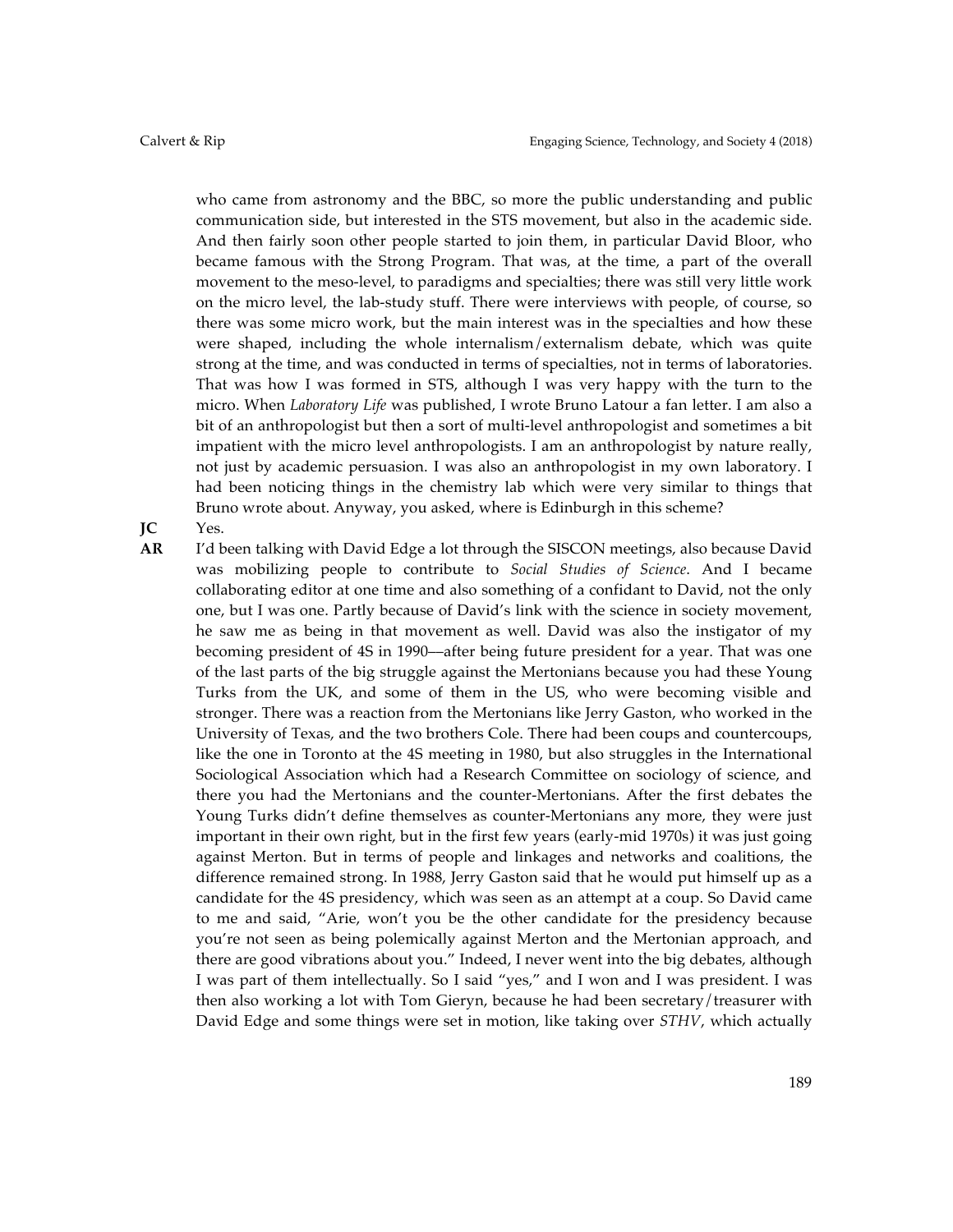happened when I was president. Tom came from the Mertonian tradition but had moved away. Wes Shrum became secretary at the same time as I became president and Wes was sort of not in the fight, although he was sympathetic to the new approaches, definitely. Then Tom and I started talking, also because we were working with Harriet Zuckerman to get more linkages with the East Coast establishment: New York Academy of Arts and Sciences, and National Academy of Sciences. Harriet was important there, and she was also finding people at 4S who had better links, including links with the East Coast establishment, which was not just Mertonian, it was also the science policy establishment. So we talked Harriet into running for president of 4S three years later, but we had another situation by then, with new strengths of the non-Mertonians and some appreciation from the science policy establishment. She won. The struggle was not completely over, as in the 4S Annual Meeting in November 1993 where Steve Cole's book *Making Science*, including an extended criticism of the constructivist approach, was the occasion for an author-meets-critics session. But it was tapering out. This is going much further than Edinburgh, but Edinburgh through David was also going further than just Edinburgh. So if you ask what my link with Edinburgh was, most of my answer is in terms of David and internationally. I was very happy with what Barry Barnes always did, and still am, although I see limitations as well. I couldn't get excited about the strong program because interests become almost given there, rather than being constructed and reconstructed all the time partly through science and technology.

## **Pragmatic Constructivism and the Mainstreaming of STS**

- **JC** This is fascinating; I didn't realize there were so many connections! My next question is about the path that STS has taken since the origins and any reflections you have on that path.
- **AR** I mentioned two important parts of the path already, which were the stabilization of a core STS approach, which you can call pragmatic constructivism, and the other thing–– mainstreaming of what used to be a typically STS message, in geography, political science, in business studies, anthropology, everywhere.
- **JC** What is the message?
- **AR** Pragmatic constructivism. This is not just my personal point. In WTMC, the Dutch Graduate School of Science, Technology and Modern Culture, we have always been reflective about what we were doing also because we sometimes had to justify it. We've had our struggles, but at one moment when we had to go for re-accreditation as a graduate school. We spent quite some time doing an in-depth review of the field in the Netherlands, and internationally. From that review and discussions we came up with these two notions of pragmatic constructivism as a core, and mainstreaming as something that was happening without us being willing or happy about it, and definitely not us being initiators. There's also the Bruno Latour effect: Apart from his talent for writing wonderful stories and wonderful polemics, his book *Science in Action* was written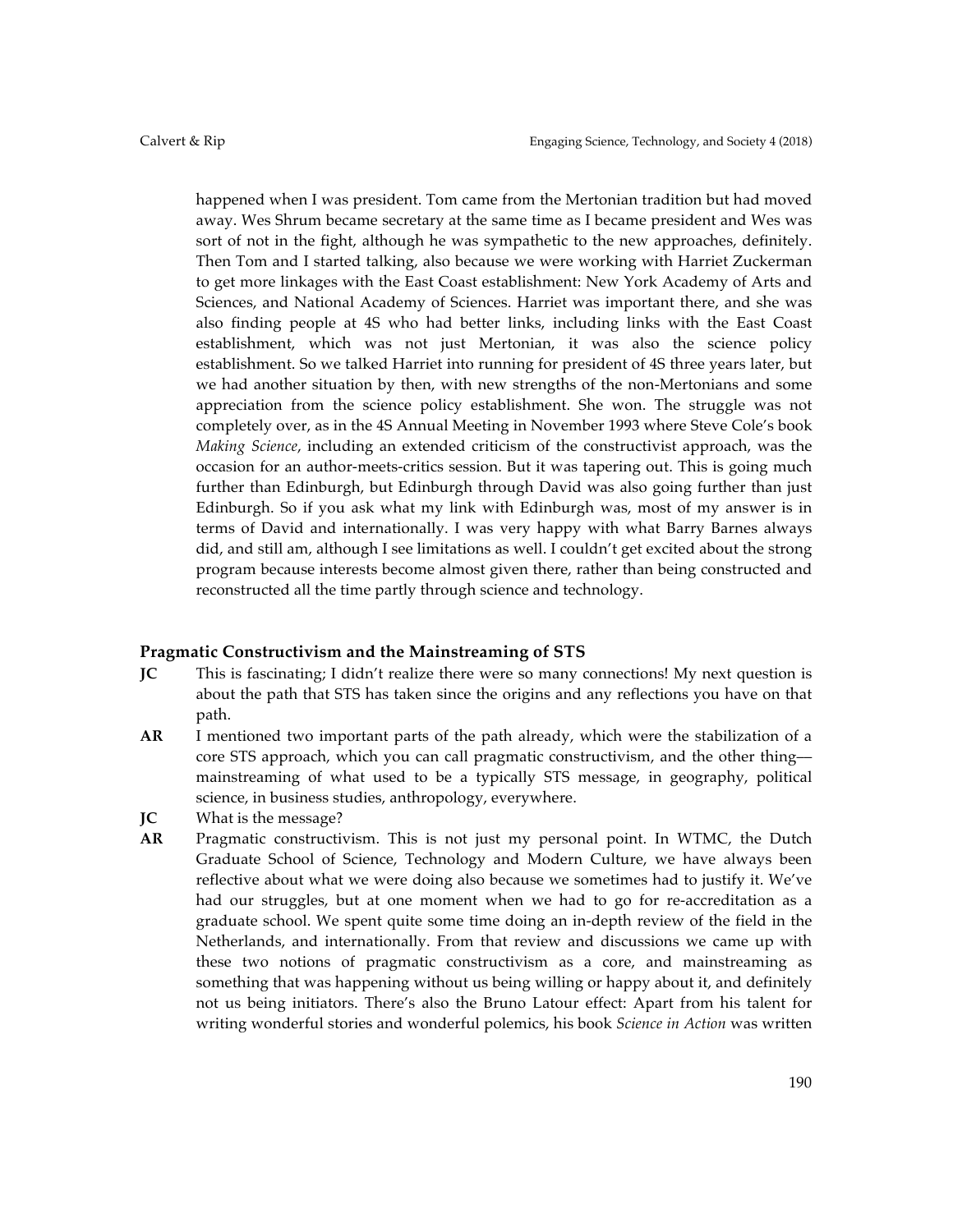as a sort of handbook at a time that the mainstreaming actually began.<sup>8</sup> So people who were mainstreaming and looking around for a good overview, they went to Bruno's book, as if there was little or no alternative.

- **JC** Why was there a demand for that type of mainstreaming?
- **AR** If you want a short answer: Reflexive modernization. As to the path of STS, there's now also a much stronger recognition of, and acceptance of, links with policy, and even links with business. The latter has to do with new and emerging technologies, but the former has to do also with changes in policymaking, and reflexive modernization. To go back to my own work, I've always been in a bit of a grey zone because of my past, but also because I was interested in interacting with people who were making actual decisions, rather than just denouncing them as not recognizing constructivism. From the early-mid 1980s on I was already trying with a number of other people like Susan Cozzens and Ron Johnston and John Ziman to create STS/science policy studies as something which would be like a caucus in 4S. In EASST and in Europe more generally it was much easier to do that, but we had very little success in 4S. There was only interest when we had meetings in Washington DC because then we would have a lot of people from the agencies. We did do a major thing, which was the NATO Advanced Study School in Il Ciocco, which collected all the people from STS and science policy studies for two weeks in an Italian conference center. A book came out of that which is still very interesting to read, edited by Susan Cozzens primarily but with help from John Ziman, Peter Healey and myself.<sup>11</sup> In terms of themes and topics, it didn't make much of a difference, but in terms of people and interactions it did make a difference. You could see that linkages were made in Il Ciocco––the name of that conference place still has some magic to it for people who were there. One thing that I pushed already in the 1980s discussions was my interest in the role of promises and expectations, not just in science, but also science policy. So, when I became a professor here in Twente and could occasionally define topics for PhD students, I strongly suggested to the PhD student Harro van Lente that he should work on expectations and promises. His thesis on promising technologies was one of the key starting points of this whole sociology of expectations and promises, which is now very well accepted, and Harro is still one of the key figures. I've put some new elements in it in some of my work on nanotechnology, like sociotechnical scenarios in Constructive Technology Assessment. This is all about what I called the grey zone that I was moving in anyway, but for the path of the field it is important that we now see it actually happening, particularly in Europe. The interest in new and emerging science and technology, in policy and in STS, is a very strong input in this whole move of the field of STS, but it's also about science institutions and how they have inertia but also want to move: they have problems doing so, so they need people like us. Also in the United

<sup>10</sup> Latour, Bruno (1987) *Science in Action: How to Follow Scientists and Engineers through Society*. Harvard, MA: Harvard University Press.

<sup>11</sup>Susan E. Cozzens, Peter Healey, Arie Rip, and John Ziman (eds) (1990) *The Research System in Transition*, Dordrecht: Kluwer Academic.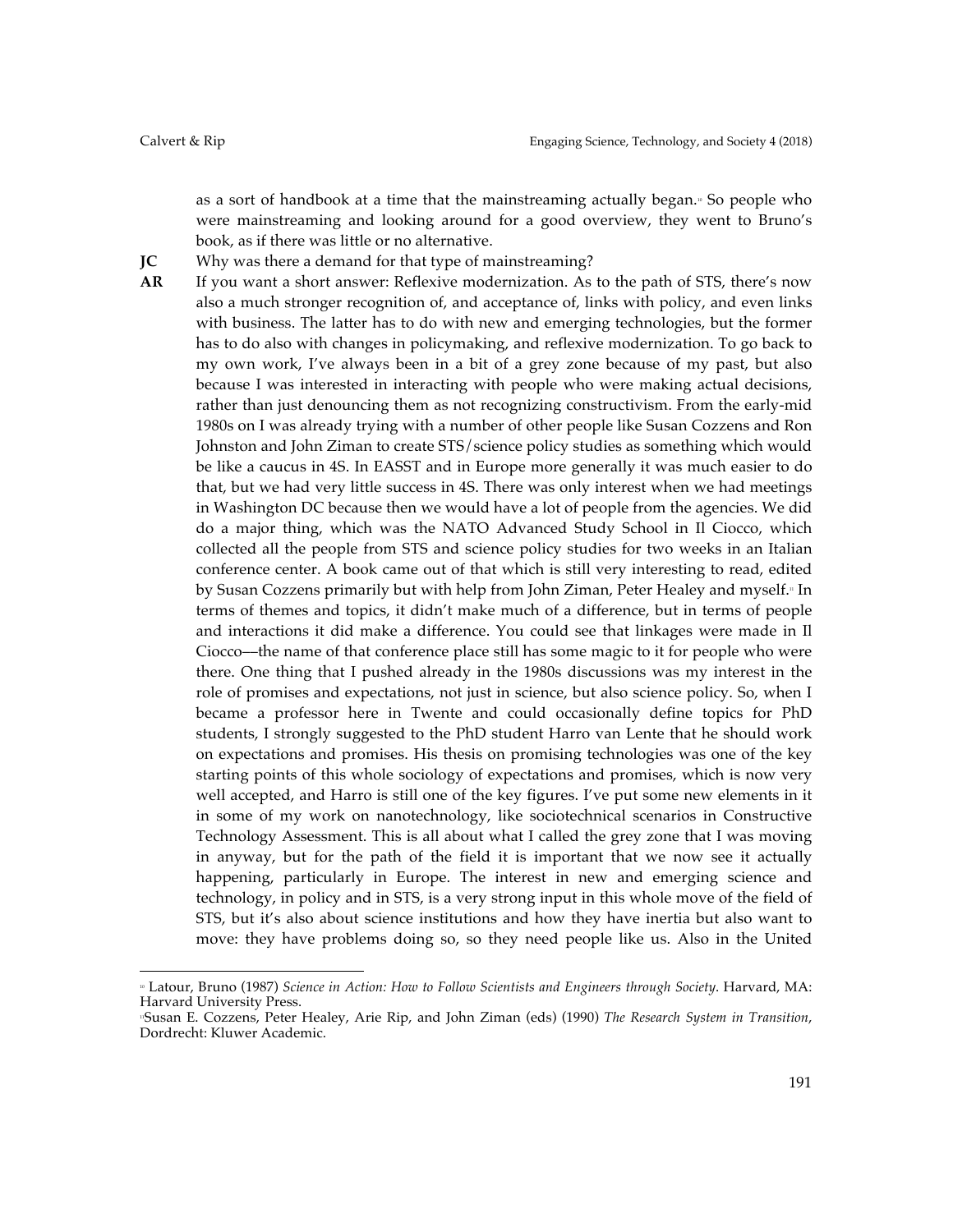States you see it happening, although there, because of the expertise orientation of American political culture, it has been reduced to a "science of science" program.

**JC** That relates to a question I have about the relationship of STS to other fields, like science policy, as you've mentioned. And the reason I feel an affinity to your work is because you do cover science policy, innovation studies, STS, the sociological side, and ELSA as well, so you cover all these sub-areas of STS.

**AR** The mainstreaming point indicates something of what is happening. The other thing is the melting pot. As I said before, the situation in the late 1960s early 1970s was a melting pot of crisscrossing issues and non-disciplinarity. All sorts of approaches and analyses could be mobilized, and disciplines were seen as a constraint, as counterproductive. For people from women's studies it could be very interesting to meet people from peace studies in one or another STS meeting. That to some extent still is an aspect of STS, that it is a melting pot. In the US, that was visible in the time that I was president of 4S. You had these strongly disciplinary associations––philosophy of science, history of science, history of technology––and then you would have STS, which for some reason was called social studies of science, but 4S never was just the sociologists. For some time there was a rule to have the four societies meet together, every four years if I remember correctly. That was a big to-do because all these societies had their own constituencies and their own styles. There were a number of these four society meetings, and people were keen on continuing them but then the practicalities stepped in, but also the differences in how things were organized. The Philosophy of Science Association was very strict, you had to actively submit papers, and these would be refereed before you could present them. While 4S was a happy-go-lucky society––you submitted the abstracts and there was very little selectivity. So lots of people could attend and interact. I remember at the time when people like Harriet Zuckerman (and myself in the background), but also Wes Shrum, were busy with these contacts with the other societies and with the East Coast establishment and so on, the Academies, that we started to emphasize that we are interdisciplinary, we are not just social studies of science, and you should take social studies of science in the broad sense––we are not referring to any particular social scientific discipline. A more academic version of the melting pot, you could say, which is still an element of STS: things can be done here that cannot so easily be done elsewhere.

# **I See STS as a Field in its Own Right Disappearing**

- **JC** What about the relationship to science policy and innovation studies, do you see that as an easy relationship?
- **AR** Easy?
- **JC** Yes. Or are there different attitudes towards constructivism?
- **AR** I personally don't find it difficult, but that's because of my past and present, but institutionally it is not always easy; particularly with journals it's problematic. So as a rule there are differences between *Research Policy* and typical STS journals, *STHV* and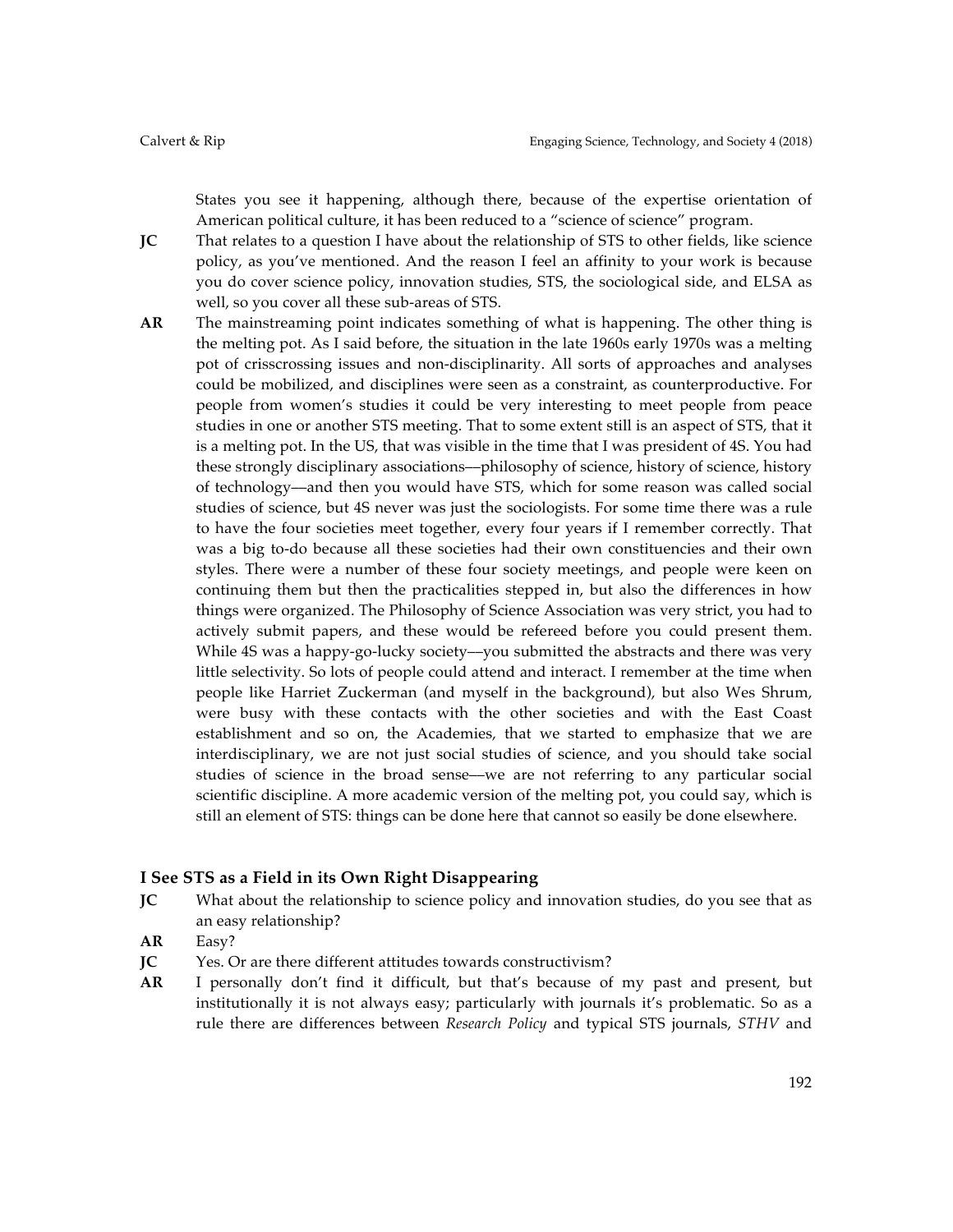*Social Studies of Science*. But then there are some journals who do the sort of in-between stuff, like *Technology Analysis and Strategic Management*, German-oriented *Science, Technology and Innovation Studies*, in time also the new EASST journal. So there is space for in-between journals. If you look at the longer term you will see that *Research Policy* and *Social Studies of Science* overlapped in the late 1960s, early 1970s, and then, partly because of the stronger pressures on journals and publishers, they started to be much more specific in their profiles. At one moment *Social Studies of Science* became historical single case-study oriented, and *Research Policy* became very American and economicsoriented. While there are a few people who were working on both sides of the fence, institutionally, as I said, it was not an easy relationship, and that is still the case. At the level of departments it's different; there are departments who do both actually. But then often it is still divided between different people.

- **JC** What about the relation with ELSA? Between STS and ELSA?
- **AR** ELSA (Ethical, Legal and Social Aspects––of new technology, like in the Human Genome Project in the 1990s) will disappear so there's no need to get into that.
- **JC** What, to be replaced by Responsible Research and Innovation (RRI)?
- AR No, just by doing good work around new science and technology.
- **JC** You think it will disappear?
- **AR** RRI will disappear as a Brussels thing, not at the level of member states and organizations. It might change its acronym.
- **JC** Do you see ELSA being STS work?
- **AR** Lots of it was not STS. In the US with the human genome project quite a number of practitioners were straight sociologists and psychologists and sometimes economists and so on. ELSA opens the door to many disciplines and then they enter and do ELSA. But there is very little coherence other than that it must be related to the program that provides the funding for the research so it's an intellectually dependent area. RRI, although formally there is the same dependence, it does refer to major issues and transformations. ELSA was more like a tick box, identifying aspects and delving into them.
- **JC** What about the move towards emerging technologies and your nanotechnology work? How does the emerging technologies field fit into the trajectory of STS?
- **AR** I was a bit scathing about ELSA but at the time it emerged in the 1990s it was seen by STS as an important chance to get into the action, or at least closer to the action, and in that sense it's not too different from the recent interest in new and emerging technologies. So it can be quite exhilarating. It is a fashion you could say, and it gave birth to explorations of anticipatory governance.
- **JC** Where do you see STS going in the future? If you had to do some scenarios for STS?
- **AR** I think I see STS as a field in its own right disappear, in the sense that as a field it becomes too differentiated, but also particularly in the US, and to some extent in Europe, being reduced to a label for certain kinds of PhD studies. 4S meetings have become gatherings of PhD students, to put it briefly, who are there to become visible on the job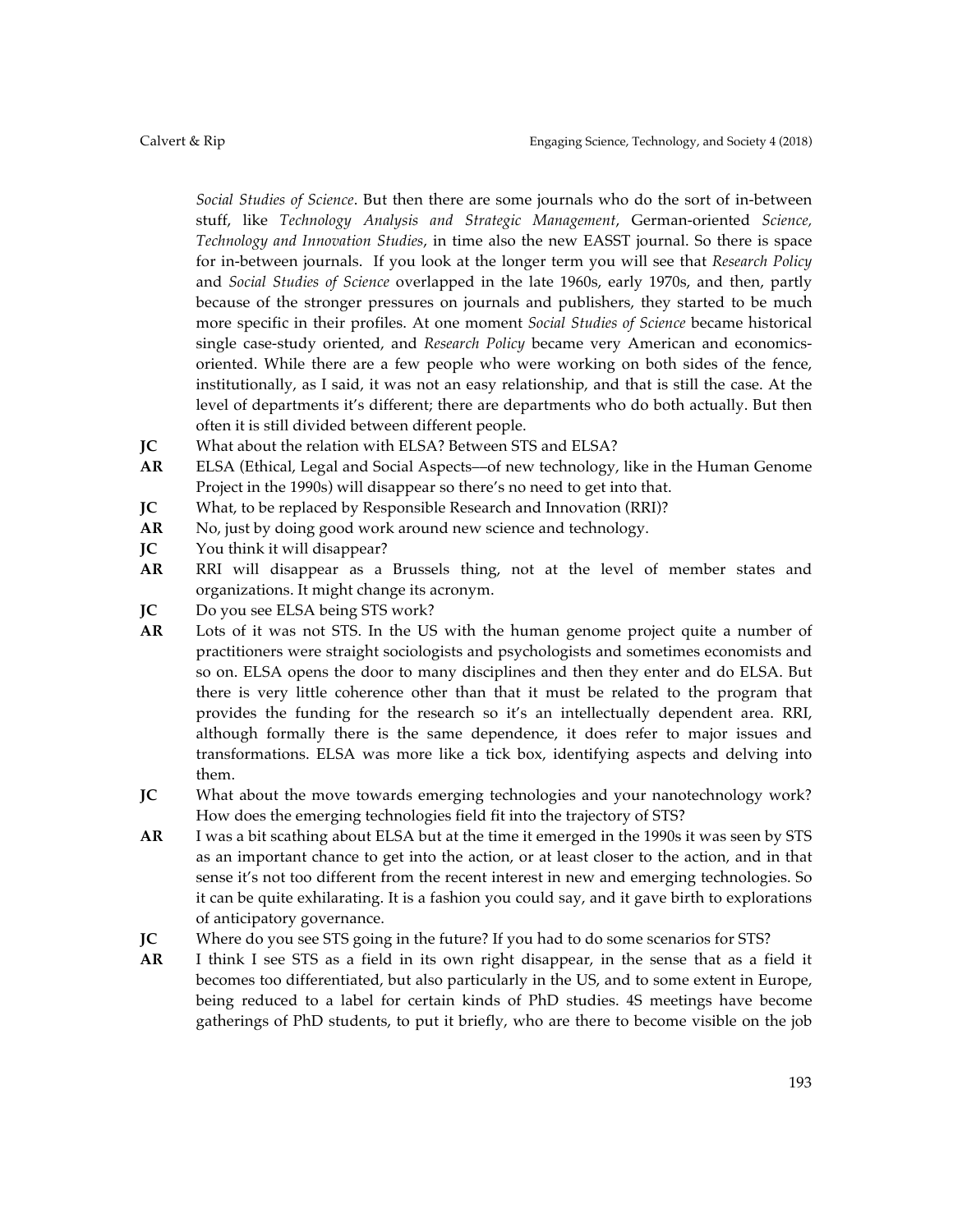market. That's one thing that will happen. With changes in science policy there is more of a link to STS, also there is much more commissioned work for STS type people. So now you get into a situation where you have to think about the commissioned work, consultancy stuff, is that the sort of thing that you want to do? In Europe, the European Commission projects where people from our field can contribute are not very analytical. The survival will be in departments which have sufficient interdisciplinarity (and critical mass) to not suffer too much, and in terms of meetings, there is the melting pot effect. The melting pot function of STS is still there, and will remain, because we don't have all these disciplinary traditions and requirements upon us.

- **JC** But if STS in its current form will disappear then what will happen to people with PhDs in STS?
- **AR** It will remain as the label for a particular kind of PhD student study, an STS PhD study, or one that refers to STS. Then you sometimes need a supervisor from a regular discipline who is interested, but there are lots of them nowadays because of the mainstreaming. Or you need a department where there is still some sort of semblance of STS, which allows for those possibilities. It's really at the level of departments that things will continue, but then it might still be somewhat fragmented. So in our group in Twente, the STS component might actually disappear, not because we want it to, but because it so happens.
- **JC** Are you worried about this or not?
- **AR** I don't think you can change it, so I'm not prepared to worry about it. I am prepared to mention this, as a possible development in a way that people might actually take action, but I'm not in an institutional position to take action. As an example, I tried to set up a network for the combination of STS and Innovation Studies, but it was too difficult for people with actual positions, like Robin [Williams] and Mario [Biagioli], to be really active, so now it's disappeared more or less. I might become more active, but I'm limiting myself to RRI, because I might make a difference there; and also to some activities in South-Africa.

# **JC** What kind of action should be taken?

**AR** I think it would be important to reposition the core of STS: while pragmatic constructivism is still a good phrase, constructivism often becomes short-circuited to "we must deconstruct!" PhD students think that they need to deconstruct to show what the world is like according to STS. I would––and I've said so way, way back––I would actually go for constructive constructivism, where you take as your example engineers who build things.<sup>2</sup> So then the whole notion of design becomes much more important, not just design as it has developed in the design departments or in design jobs, and in journals like *Design Studies*, but the whole notion that you're actually building something that you don't know how it will perform, but you know that you're constructing it, that

 12Arie Rip, Science and Technology Studies and Constructive Technology Assessment, *EASST Newsletter* 13(3) Sept. 1994, pp. 11-16.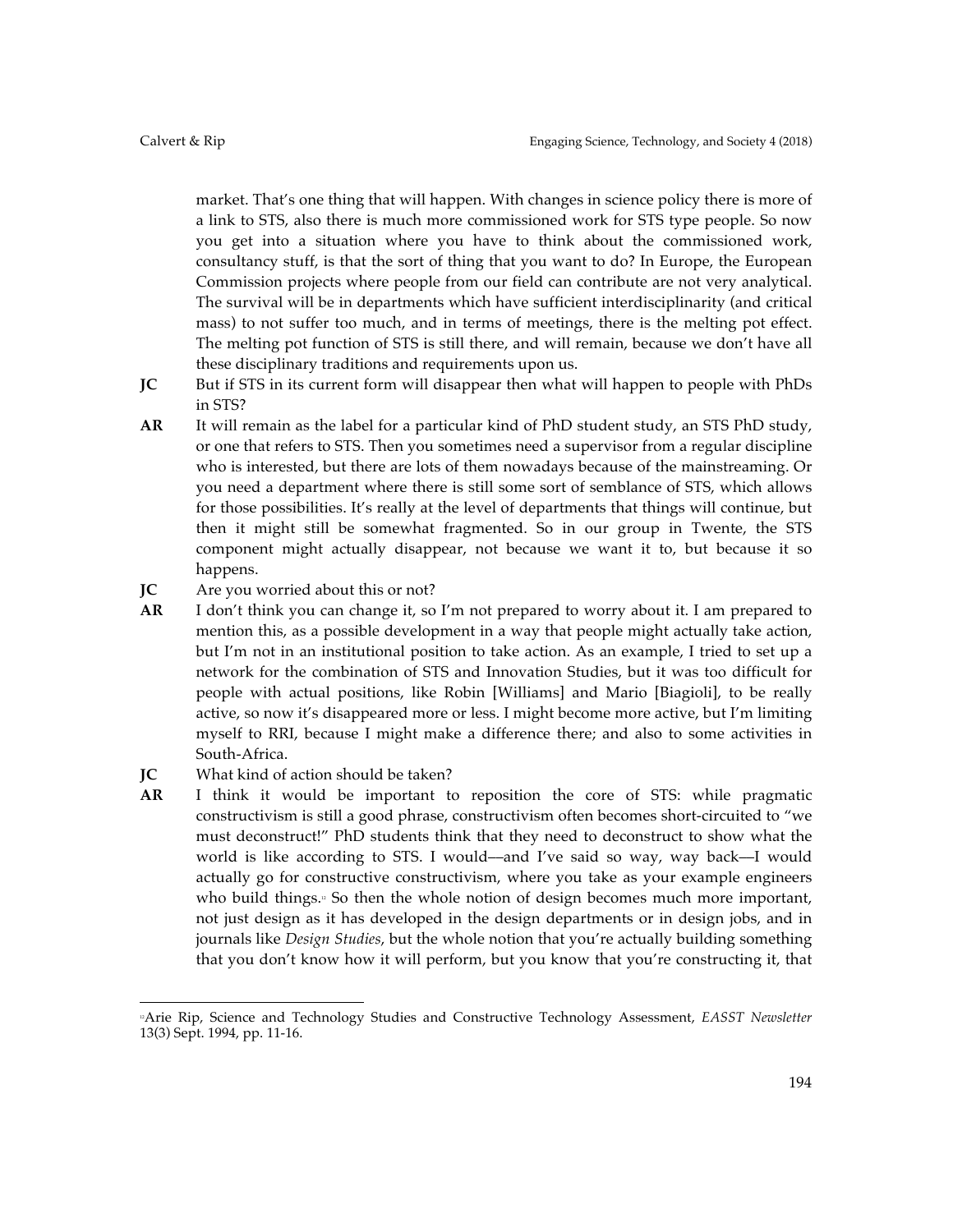you want it to be robust. That notion of robustness is often absent in pragmatic constructivism. I'm using robustness whenever I can as an important ideal, as well as something very practical.

- **JC** Does that relate to Latour's compositionist manifesto, the idea that critique has run out of steam,<sup>3</sup> and we have to start building?
- **AR** Yes, it's the same sentiment. And I've been arguing that for some time. Also because I wanted to have good interactions with people in the sciences and technologies, and still maintain or keep on telling my message. So I needed to be constructivist but I needed to show, and I can show in things that I've done, that I am a constructive constructivist.
- **JC** Is there anything you would like to add, anything about the future of STS? One of the audiences for these interviews is the young people who are starting out in STS, and want to think about where it's going and where people would like to see it going.
- **AR** I do think that mainstreaming is important, because STS then becomes more a label for a particular approach than a label for a particular community and field. You could say that it's the mission of STS to make itself superfluous. As Bruno Latour has always said, it is just a good way to do anthropology, at the meso or the macro level. In that sense, nothing to worry about. On the other hand people have invested in the field, in careers, in centers and so on, so there is a sort of natural inertia. Then there is this long-term thing that STS is a bit of an umbrella term, seen from the outside, although from the inside you do see a certain core, which is the core that refers to Latour but without the polemics, you could say. The other thing is that in the past what I've seen in the STS movement and also with academic STS––and that's coming back with some force at the moment––is that STS is seen as a helper in difficult circumstances. So when scientists or industrialists or policymakers don't know what to do, if they have difficulties that they cannot resolve in a straightforward way, then they call on STS because they are these curious guys, and they look at things in a different way – maybe they can come up with something? So my own experiences, but also if I listen to other people, is that we are called upon, but only intermittently, and in the meantime we have to survive in order to be able to do our job the next time around. So in that sense there should be a future, to survive in the meantime while policymakers or other important actors are not bothering about us. At the moment we are in a good situation because quite a number of actors are bothering about us. But these same issues also attract other kinds of people, say ethicists, consultants, etc. and there is some competition––RRI would be an example of this.
- **JC** In terms of institutions for STS, if we adopt this role where we're a service provider, to some extent, when we're needed, what kind of institutions do we go back to in those times when we're not needed? Does it make sense to talk about building institutions for STS, or is that hypocritical?

<sup>13</sup> Latour B (2004) Why Has Critique Run out of Steam? From Matters of Fact to Matters of Concern. *Critical Inquiry* 30(2): 225-248.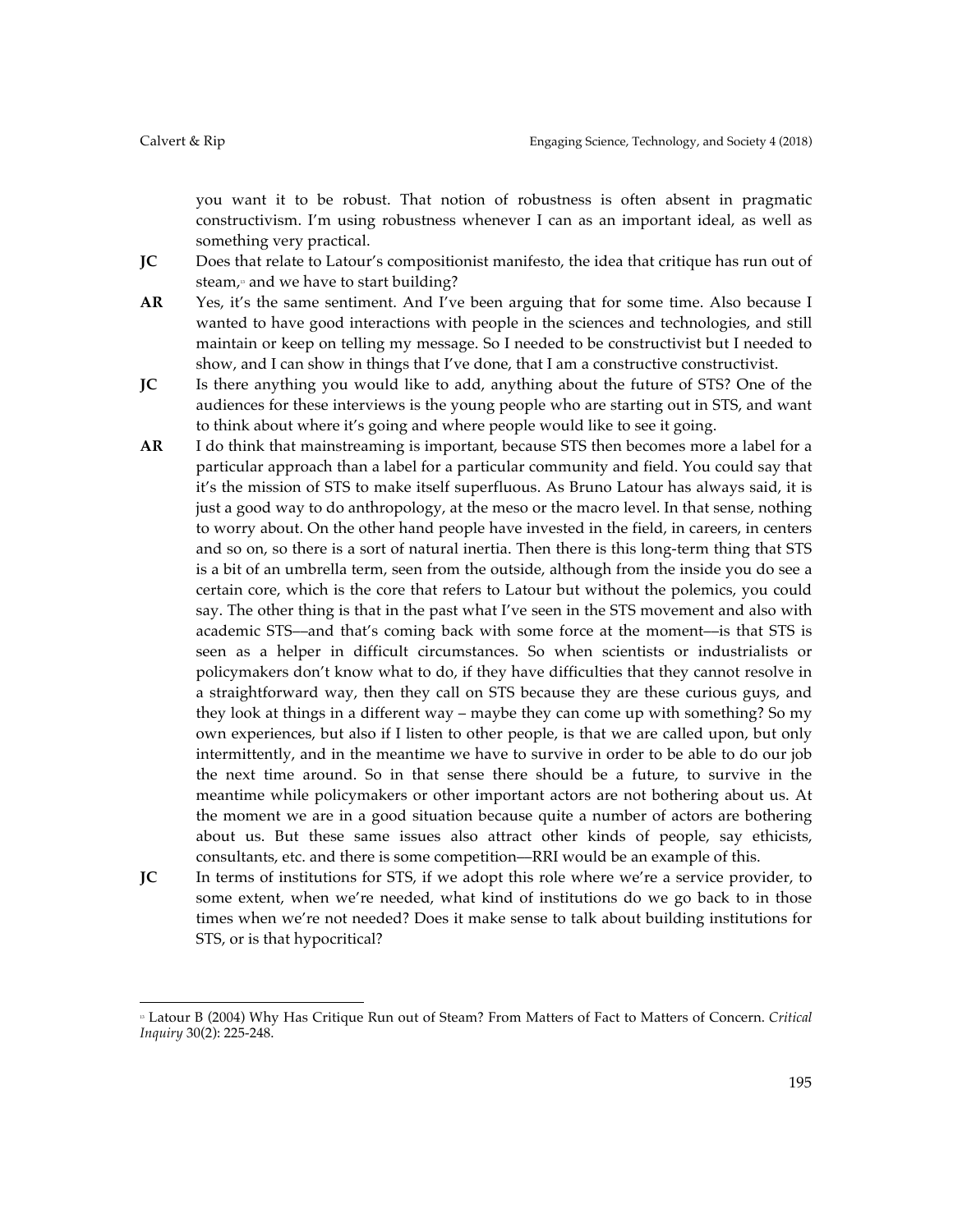- **AR** It's a bit hypocritical but it's OK. It's sort of a survival state, hibernating perhaps––no really that's not the truth––it's probably service teaching, some continuation of our own teaching and PhD students. Sometimes people find they need us, and that's our history in Twente, and also in other places, you get embraced, you do some interesting teaching and then after some time it's found less interesting and your space is reduced. But the balance may turn again.
- **JC** If we're just teaching or helping policymakers when they're in trouble, how do we sustain our own autonomous endeavor? Or do we not have one?
- **AR** No, I think that's where the mainstreaming comes in, and the success of the pragmatic constructivist approach. And more broadly, reflexive modernization may open up spaces where STS-oriented institutions can flourish continuously, not intermittently.
- **JC** For PhD students does that mean that they will have to get jobs in anthropology or sociology or politics or business studies? Will they have to look to different fields?
- **AR** Yes. But there are STS-oriented institutes. There was quite a growth of the field starting in the mid-90s. That has become a bit more stationary, even if there are pockets of growth, such as the big center in the Technical University in Munich. There's also growth outside the universities, in interstices in government agencies, but also in the charitable foundations, where STS trained people can survive or actually blossom.
- **JC** Would that be a victory for STS?
- **AR** It's almost like a fifth column. I've used the term when describing the situation in the Netherlands in the 1970s, where people from the STS movement in universities actually infiltrated some of the institutions, like government ministries.
- **JC** It seems to be quite circular—not badly circular but nicely circular—because you started off talking about how you were involved in STS through teaching, or through being asked to teach, and you ended up talking about how we could perform teaching roles to keep ourselves going, with that pedagogical element being central.
- **AR** I would rephrase that. There is the argument from Mike Gibbons, in their *New Production*  of Knowledge book,<sup>4</sup> which could be developed further: people with some higher education have become much larger in number than they used to be. So in that sense society is different, and there are new possibilities. Similarly with the various growth spurts of STS and STS teaching, there are now more people with some exposure to STS. That's also mainstreaming you could say, not in terms of disciplines and approaches, but in terms of people. When you're visible as an STS scholar (and/or intellectual/practitioner), you encounter people who have heard of STS, know something about STS, and are happy to meet you, and get a better view of STS.
- **JC** Yes, but do you think it makes any difference, that exposure to STS?
- **AR** I should say that this is an empirical indicator for people actually having been exposed to STS and remembering. But it makes a difference, when people are behind their desks or in their meetings, a little bit, sometimes.

 <sup>14</sup> Gibbons et al. (1994) *The New Production of Knowledge* London Sage.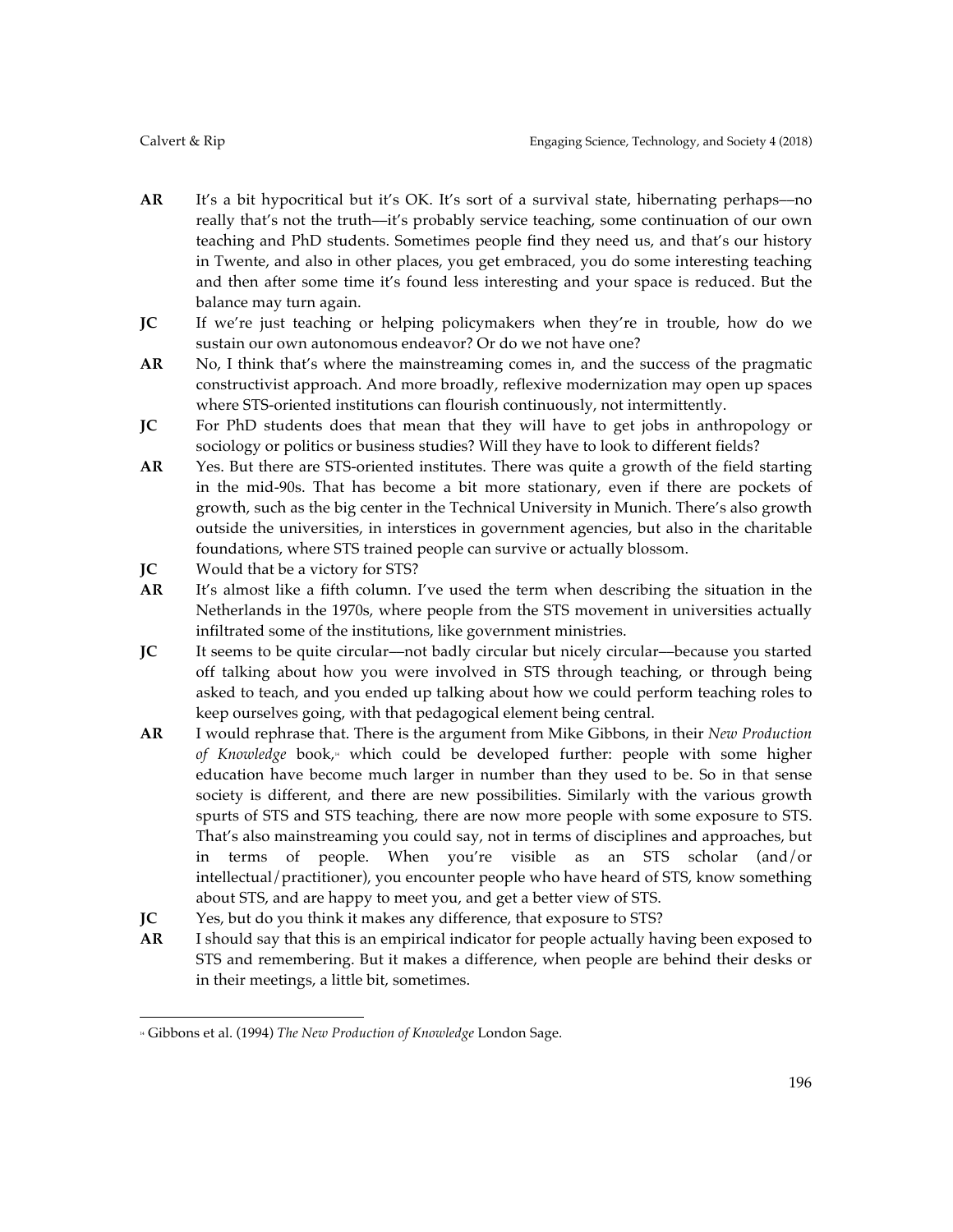- **JC** Are you optimistic about the future of STS?
- **AR** That is a hard question. Maybe I should say "OK I'm old and tired, and maybe that's why I don't mind if STS disappears." But I have an instinctive identification with STS. It's my kind of world. I fell into it. It was my world, and still is.
- **JC** And STS is richer because of that. Thanks very much!

# **The Two Sides of STS**

## **BY JANE CALVERT**

This interview with Arie Rip is rich in historical detail and discusses many important ideas such as mainstreaming and reflexive modernization––making it difficult to restrict the scope of this short reflection. But I have chosen to limit my comments to Rip's discussion of the two sides of science and technology studies (STS), which he describes as being both a political movement and an academic discipline.

One reason I have chosen this focus is because those of us who aim for a career in STS have to decide what type of researcher we want to be. There are choices to be made about how much of one's time and energy to spend engaging with scientists, engineers, policy makers, NGOs, and others, trying to influence the direction of scientific and technological developments for the "better," and how much time to dedicate to more traditional academic activities, which are often more highly regarded and rewarded by our peers. This raises broader questions about the responsibilities one has as an STS researcher, and the extent to which these responsibilities extend beyond the academy.

Of course, the "movement side" and the "academic side" of STS are not easily separable– –and Rip's career is an excellent demonstration of how intertwined they can be. Their inseparability may be what keeps STS vital, both in its academic and its more practical contributions. However, it may be that STS's dual character will prevent it from coalescing and ultimately thriving as an independent academic discipline, which is something that Rip anticipates in the interview.

# **The Interconnected History of the Two Sides**

Rip's account of the history of STS shows how it was the pedagogical interventions initiated by the movement side that provided the foundation on which the nascent field could establish an academic footing. In fact, the reason that Rip first became involved in STS in the late 1960s was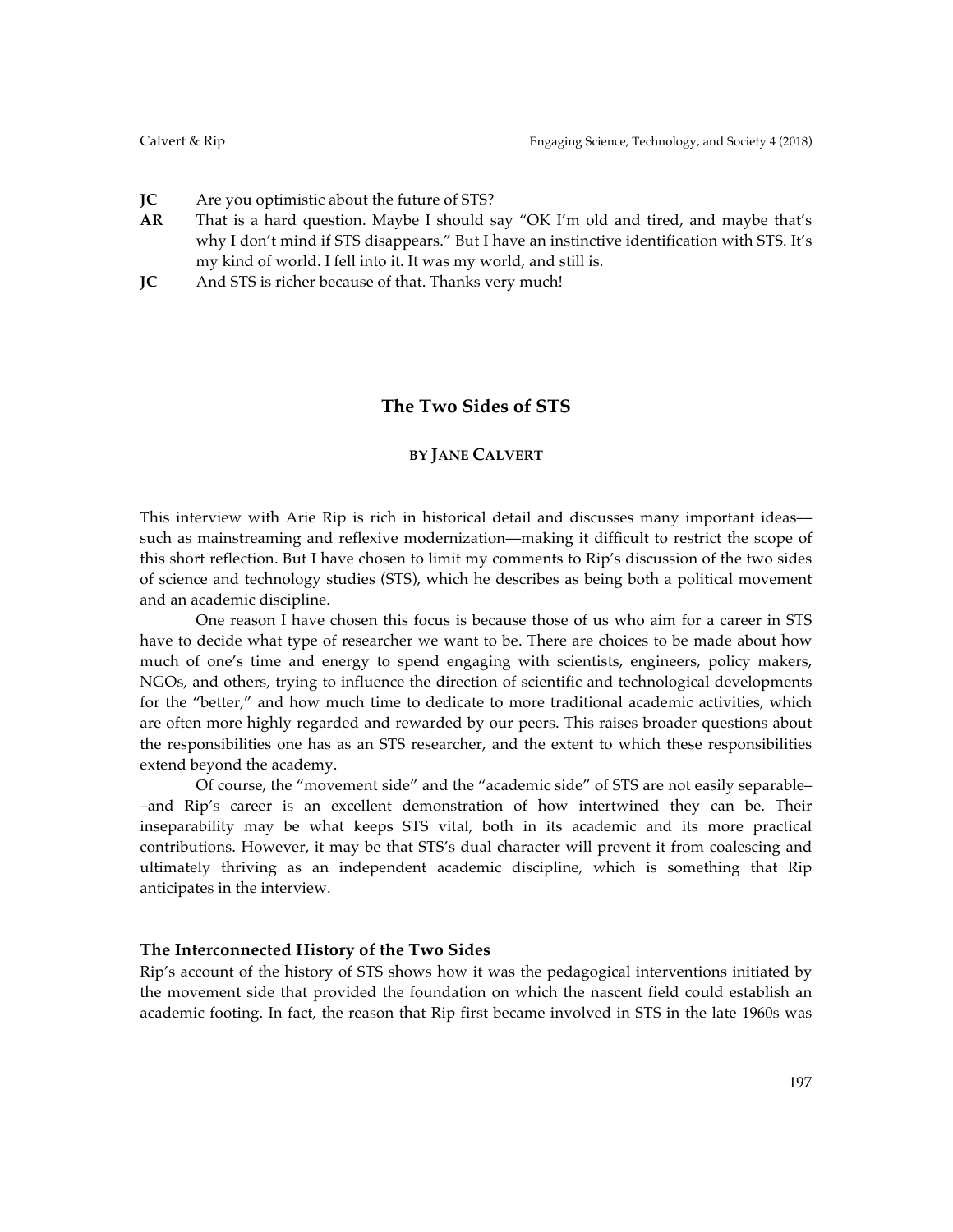because science students at the University of Leiden wanted to have teaching that was "concrete and relevant to society." However, once he started teaching, the path Rip chose to pursue was a more academic one. So it was the movement side that enabled him to develop his intellectual interests in the relationship between science and society.

Rip shows how the influence of the movement extended across the Netherlands. For example, in the early 1970s an opportunity arose to create a Chair of STS within the faculty of science at the Free University of Amsterdam. Similar positions were created in universities across the country. Once they were appointed, people in these positions started to do academic work.

This is not only a Dutch story; Rip shows that the interconnections between the two sides were key to the development of STS more broadly. He identifies David Edge, a founding member of the Science Studies Unit (SSU) at Edinburgh, as someone who had strong interests in both the science in society movement and STS as an academic endeavor. This surprised me because I had previously assumed that the SSU stood firmly on the academic side; but Rip's account shows that the history is not so straightforward, and that what might appear now to be different strands of STS were much more entangled in the recent past.

(As an aside, the interview with Rip revealed to me the connections between the different parts of my own rather haphazard academic history––moving from policy-oriented research at the Science Policy Research Unit (SPRU) at Sussex, to much more philosophical work in Exeter, and then to the sociology of science in Edinburgh. In his account Rip shows how some of the founder members of SPRU were present at the birth of organizations such as the European Association for the Study of Science and Technology (EASST) and the Society for Social Studies of Science (4S), and were much more connected to philosophically and sociologically inspired STS than own my experiences had led me to assume.)

Rip's account uncovers connections between the subfields of STS, but he also notes some past and present frictions between them. For example, he reflects that his own interests in policyrelevant work put him in a "grey zone," because "I was interested in interacting with people who were making actual decisions, rather than just denouncing them as not recognizing constructivism." Rip worries about the desire among some STS researchers to deconstruct everything, and argues instead for "constructive constructivism, where you take as your example engineers who build things." This might be a more useful formulation of constructivism for an engaged STS, particularly one that focuses on the politics of science and the social responsibility of scientists. These topics were central to the movement side of STS in its early days, and they appear to be in resurgence today under the heading of "Responsible Research and Innovation."

Rip also draws attention to the sometimes uneasy relationship between the different subfields of STS when he explains how he tried, with little success, to establish science policy studies in 4S, along with Susan Cozzens, Ron Johnston, and John Ziman. In contrast, this was something that was comparatively easy to do in EASST. In my own experience, it is still the case that there is less "user-engaged" or "policy-oriented" work in 4S than in EASST.<sup>®</sup> It could be argued that the different orientations of 4S and EASST reflect different ideas about what

<sup>&</sup>lt;sup>8</sup> Although the recent "making and doing" strand at 4S meetings might be a counter-example.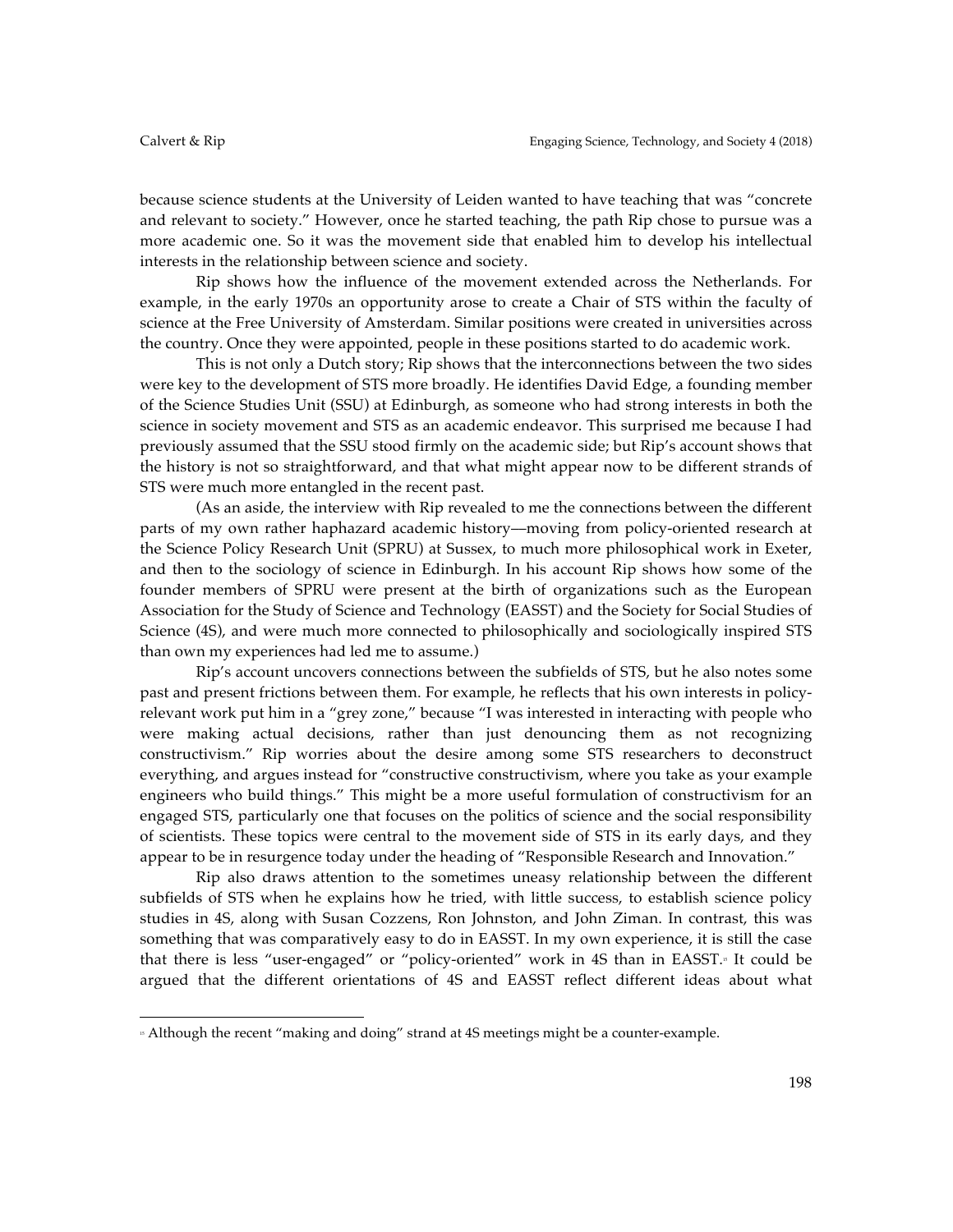constitutes good and valuable work in STS. These are tensions that future STS scholars (particularly those who cross continents) will have to learn to negotiate.

# **The Future of STS**

Rip thinks that policy-relevant work is an area where STS will continue to make inroads in the future. He notes how in the Netherlands in the 1970s, "people from the STS movement in universities actually infiltrated some of the institutions, like government ministries," and he sees this continuing today, partly because of interest in new and emerging technologies. This means that we are currently seeing growth in STS "outside the universities, in interstices in government agencies, but also in the charitable foundations, where STS trained people can survive or actually blossom."

Rip also observes that policy makers and scientific institutions often draw on STS expertise in order to overcome inertia. In this way "STS is seen as a helper in difficult circumstances," particularly "when scientists or industrialists or policymakers don't know what to do." It is the ability of STS researchers ("curious guys") to look at things in different ways that is valued by these groups. Rip thinks that this will result in more commissioned work for STS researchers in the future, but he points out that the downside of this type of research is that it is often short-term consultancy, which is not particularly analytical. This again raises questions about what type of work we want to do as STS researchers, and how much freedom we have to choose. Another problem is that this type of research is intermittent, so that between periods of demand it is necessary to survive by other means. Rip says that STS will get through this hibernation state by "service teaching, some continuation of our own teaching, and PhD students." Teaching, as in the early days of STS, seems to be one of the ways in which STS may be able to retain its foothold in the academy.

I have found reflecting on the two sides of STS very helpful for my own understanding of the field and its history, but I want to end by re-emphasizing their interconnectedness. Demonstrating the social nature of scientific knowledge––which is core to the academic side of STS––can itself be a politically radical move. As Rip has written:

even when scholars in science and technology studies do not do anything else but careful and distantiated study of science, and publish their findings in scholarly journals, they are still involved in issues which have societal and political repercussions.16

One thing I take away from the interview is that it is our responsibility to acknowledge the political dimensions of our research, and that this also applies to those who do not consider themselves to be doing interventionist work. The tension between the two sides of STS is a defining feature of our history and something that we will continue to live with as we move into an uncertain future.

<sup>16</sup> Rip, A (1999) "STS in Europe." *Science, Technology and Society*, 4, 1, p.74.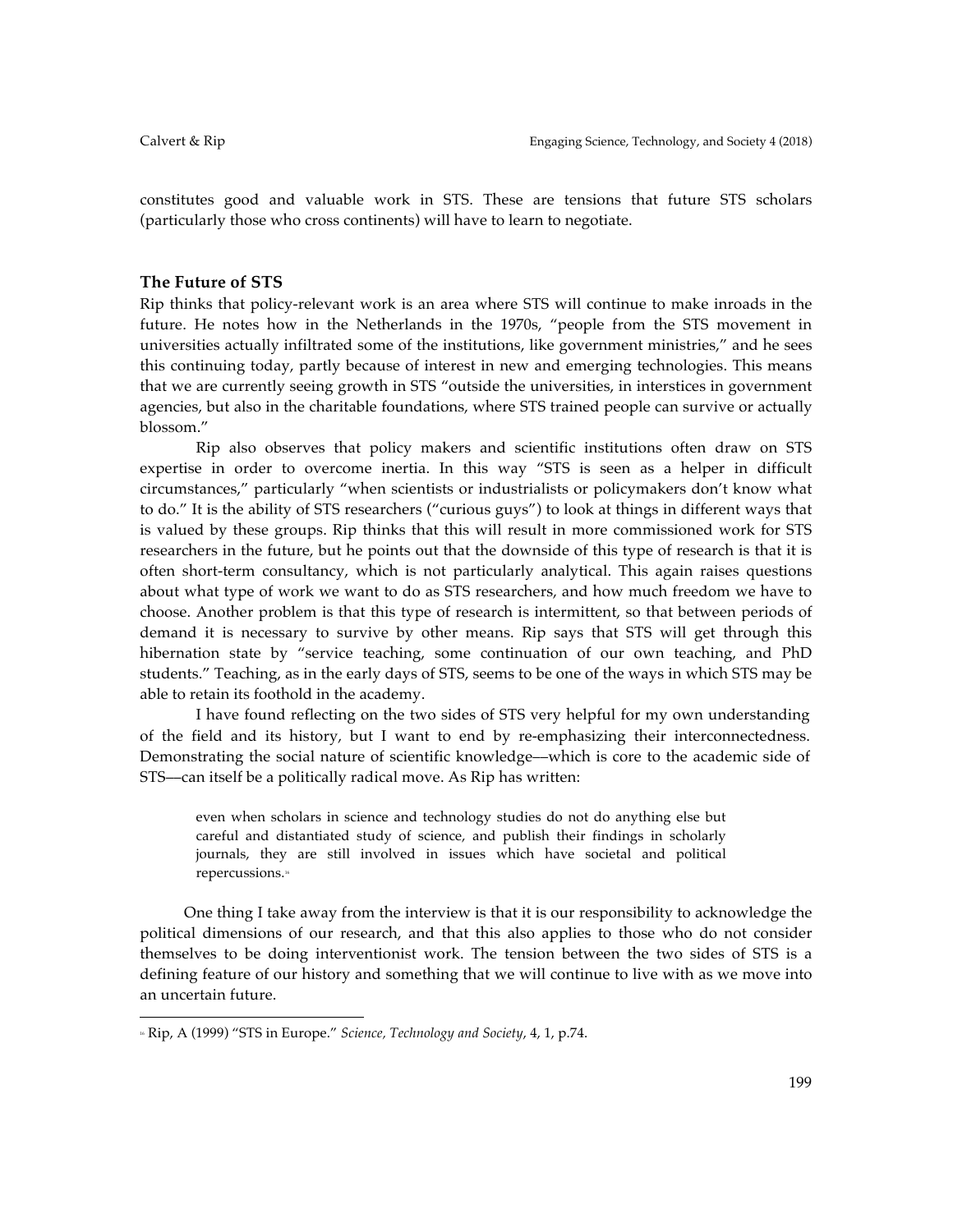# **Author Biography**

Arie Rip studied chemistry and philosophy at the University of Leiden, and continued to do research in physical chemistry there. In the 1970s he moved to teaching and research on chemistry and society, as well as science, technology and society more generally, and helped to establish work on science dynamics, in the Netherlands and internationally. He was guest professor of science dynamics at the University of Amsterdam (1984-1987), before taking up a position as Professor of Philosophy of Science and Technology in the (now) School of Management and Governance of the University of Twente. He retired in 2006, but continues his projects, advisory work, and publications. Recently (2017-2019), and after an earlier stint as guest professor (1998-2009) he was appointed Extraordinary Professor at the Faculty of Arts and Letters of the University of Stellenbosch in South-Africa. Rip's work on science dynamics, technology dynamics, and constructive technology assessment is widely appreciated. He has also engaged extensively on topics such as varieties of knowledge production and their evolution over time, the history of technology in the Netherlands, and futures of the institutions of science. He has participated in R&D evaluation of programs, agencies, research groups and centers in a number of countries. He also led the Technology Assessment and Societal Aspects of Nanotechnology sub-program in the Dutch National R&D Consortium on Nanotechnology, 2003-2011. He was secretary-treasurer of the European Society for the Study of Science and Technology (EASST), 1982-1991, and President of the Society for Social Studies of Science (4S) in 1988 and 1989. He was a member of a number of EU High-Level Expert Groups, including Foresighting the New Technology Wave, 2004; Science and Governance, 2005-2006 (see the Report, *Taking European Knowledge Society Seriously*); and MASIS, 2008-2009 (see the Report *Challenging Futures of Science in Society*). Since 2014, he has been a member of the Horizon 2020 Advisory Group on Science With and For Society/Responsible Research and Innovation (the first two years as chair). By the end of 2017, his publications amounted to more than 80 (co-) authored articles in peer-reviewed journals, 110 (co-) authored chapters in scholarly books, and 20 (co-) authored or (co-) edited books. A collection of papers that spans the breadth of Rip's work on Futures of Science and Technology in Society will be published by Springer in early 2018. Rip has supervised more than fifty PhD students. In 2016 he received the Mentoring Award of the Society for Social Studies of Science (4S).

## **Author Biography**

Jane Calvert is a Reader in Science, Technology and Innovation Studies at the University of Edinburgh. She did her PhD at the Science Policy Research Unit at the University of Sussex, during which she participated in the WTMC summer school at the University of Twente in September 2000, organized by Arie Rip. She did postdoctoral research at the ESRC Centre for Genomics and Society at the University of Exeter. Her current research project, funded by a European Research Council Consolidator grant, focuses on attempts to engineer living things in